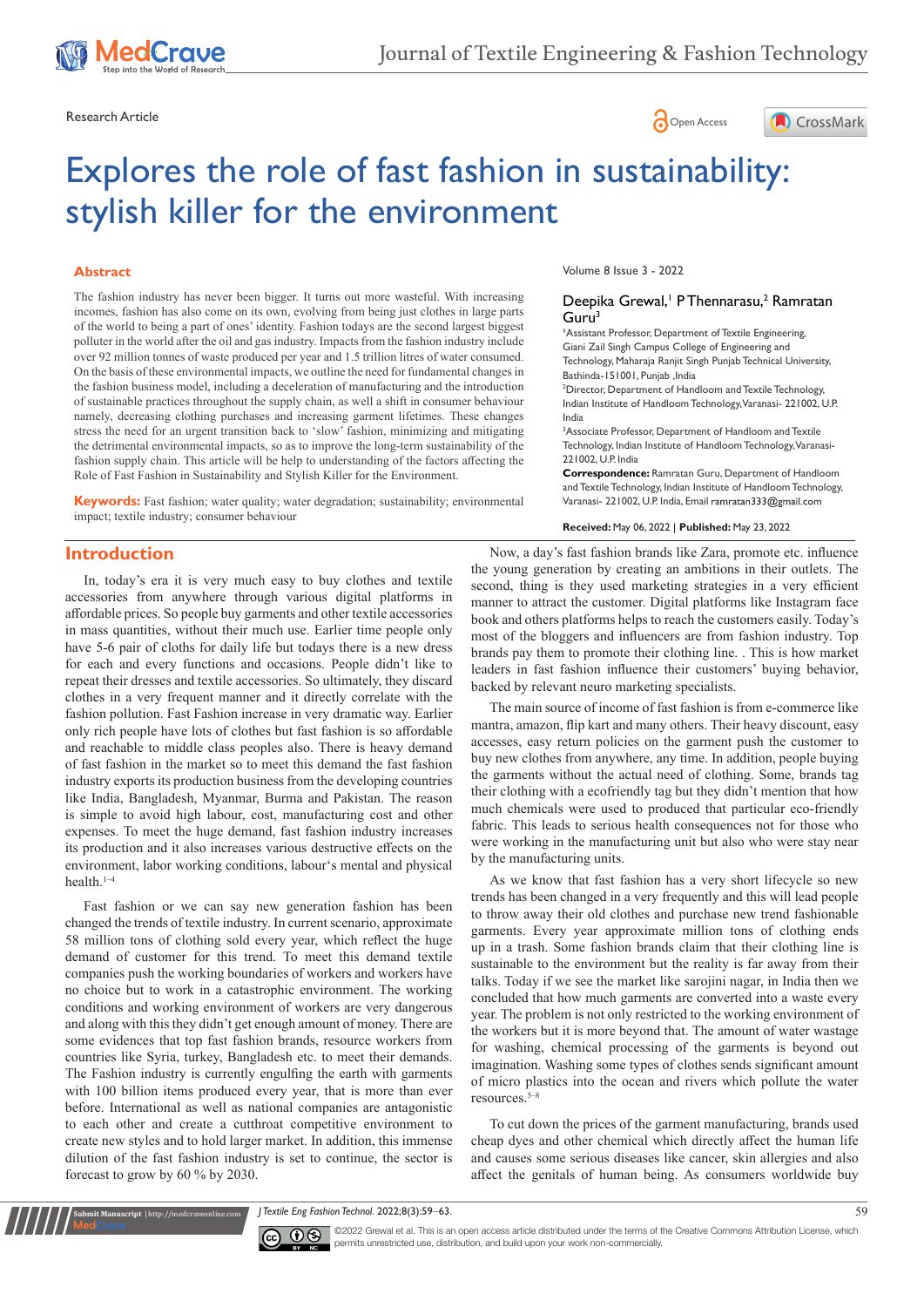*Explores the role of fast fashion in sustainability: stylish killer for the environment* **<sup>60</sup>** Copyright:

more clothes, the growing market for cheap items and new styles is taking a toll on the environment (Figure 1).



**Figure 1** Sewing machine with fashionable garments.<sup>8,9</sup>

# **Fashion industry in water consumption**

Fashion industry required a massive amount of water at various stages of fabric manufacturing. According to a research, 80 billion cubic meters of water is used in a year by fashion industry and it is forecasted that this amount will be triple in coming years with increasing in demand of fast fashion garments. In various process of fabric manufacturing, garment manufacturing required lots of water. Most of fashion's global water usage is associated with cotton cultivation and the wet processes of textile manufacturing (bleaching, dyeing, printing and finishing). And it is well known fact that cotton crop need immense amount of water for their production.<sup>9,10</sup> In India, in many states administration motivates the farmers to reduce the cultivation of high water needed crops to maintain the water level. In fast fashion textile manufacturing unit the chemical treated water dump in the fresh water resources, it pollutes the water resources and causes various diseases. Improperly treated waste water that enters local groundwater might degrade the entire ecosystem. In countries like Cambodia, the fashion industry is responsible for approximate 60% water pollution which creates a vicious problem in the region. Developing countries like India, china, Bangladesh, Pakistan already struggling to provide drinking water to their population, problem is strenuous.

## **Carbon footprint**

In textile manufacturing, innumerable greenhouse gases generate per unit of material. Various reports claims that fashion industry is genesis 10 % of global greenhouse gas emissions. In developing countries, the main source of energy to run their industrial unit is still coal energy and use of coal energy in textile manufacturing results, larger carbon footprint. This issue is already discussed on various international as well as national plate forms by many world leaders. In the garment life cycle, energy use and  $CO<sub>2</sub>$  emission is highest during initial fibre extraction, especially for synthetic fibres, such as acrylics, as they originate from fossil fuel. Natural fibers have less carbon emission than manmade fibers, so it may be a solution for fast fashion industry to cut down the carbon emission.

# **Improved collection and recycling in garments sectors**

# **Circular fashion**

Like the circular economy in popular, round fashion seeks to reduce waste to a minimum and preserve the materials inside the consumption and manufacturing loop so long as feasible. While clothes are not used, they should be either sold as second hand clothes or recycled. For this to be possible, merchandise ought to be designed to have

multiple lifestyles cycles, with recyclable materials which might be tailored to the supposed use, 19 undying patterns and design suitable for disassembly (modular design). Researchers and businesses are checking out methods to cut fabric to produce less waste or require fewer seams to facilitate recycling.<sup>11,12</sup>

# **Extended producer responsibility (EPR) and in-store collection**

Producers and importers can be made legally answerable for making sure that used clothes are reused or recycled, with businesses both organizing their own Programmes or contributing financially to an approved together responsible enterprise. France is the handiest EU Member state to have an EPR regulation for garments, in area considering that 2006. Maximum businesses pay the Eco TLC, the simplest organization authorized via the public government, to prepare a collective series device. some other place, agencies including H&M run voluntary collection schemes and receive used clothes of any emblem, irrespective of whether or not they are nevertheless usable or not, in their stores in go back for a small reward. Concentrated on purchasers Efforts to make clothing greater sustainable require popularity with the aid of consumers, with opportunities for numerous publications of movement. Environmental effect of fabric and clothes industry.

## **Raising consumer awareness**

Through campaigns or presenting facts on sustainability in shops or thru tags on garments it can be viable to teach consumers to buy best what they want and to pick more sustainable options. A study indicates that purchasers are typically in favors of environmentally accountable style, but that this isn't always contemplated in their real behaviour. As an example, gradual style has won much less traction than the sluggish food movement. quite a number of things pressure consumers far from sustainable fashion, together with better prices (although the range of environmentally conscious clients who are prepared to pay more for the sustainable alternative is on the upward push) and the notion that recycled clothes can be of a decrease firstrate and that they're produced in less polished styles, and many others.

# **Increased transparency and environmental labeling**

Some companies already provide consumers with information on the environmental footprint of their products, such as  $CO_2$  emissions or water use. Choosing a more sustainable option could be made easier through clear and standardized labeling of environmentally friendly products. The EU already has an EU Eco label for textiles and clothing (see below).

#### **Better washing and drying instructions**

As washing and drying make a massive contribution to the environmental effect of clothes, the industry should help through supplying customers with better facts on a way to reduce this impact, for instance, on care labels. Others provide step-by-step restore and care pointers on their web sites. EU policy the circular economy package, adopted in 2018, will for the first time require. Extending longevity of clothes Estimates show that if the number of times a garment is worn is doubled on average, the GHG emissions would be 44 % lower. Several concepts have been developed in this direction.<sup>13-16</sup>

#### **Slow fashion**

Unlike fast fashion, slow fashion is an attempt to convince consumers to buy fewer clothes of better quality and to keep them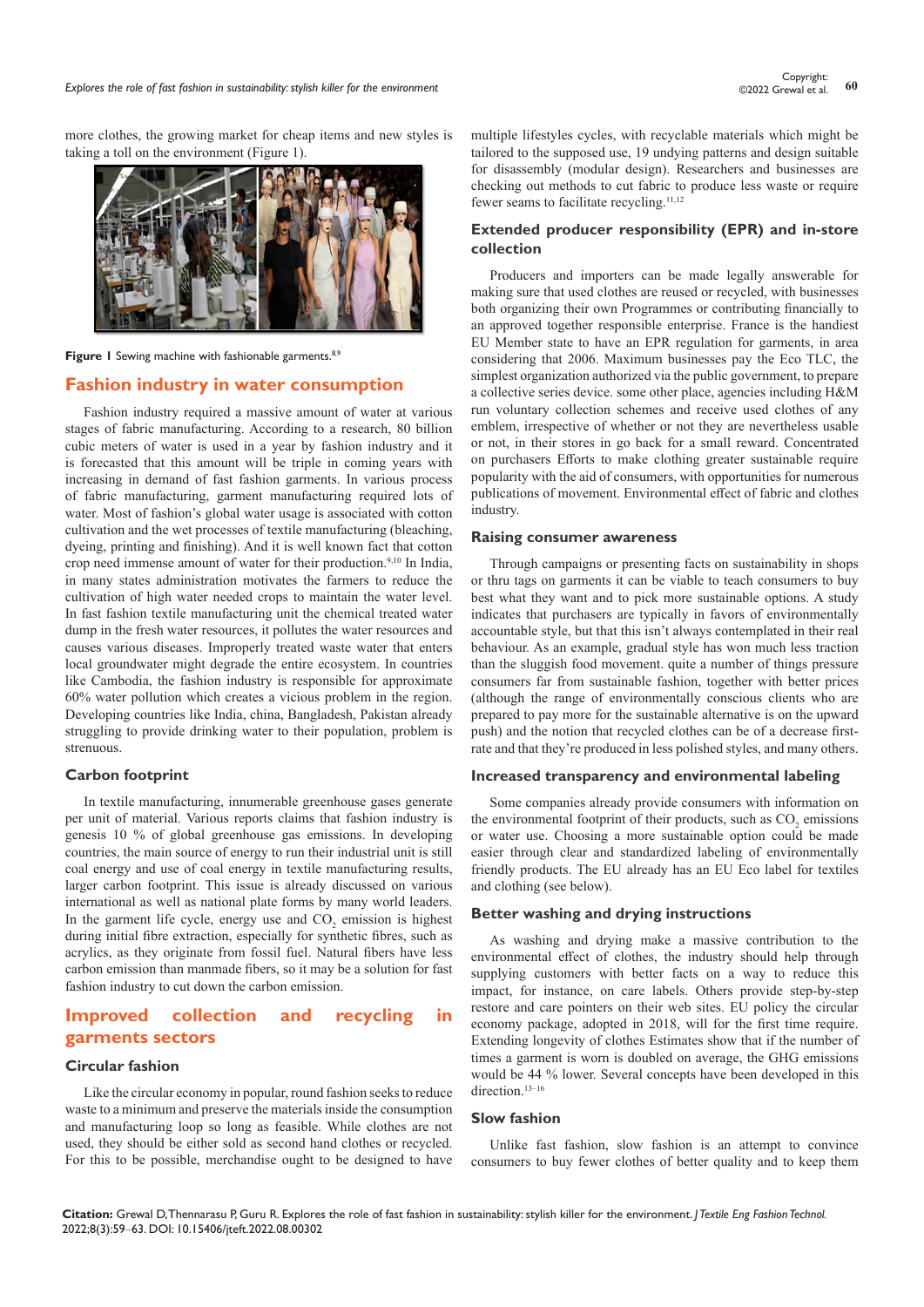for longer. The philosophy includes reliance on trusted supply chains, small-scale production, traditional crafting techniques, using local materials and trans-seasonal garments. It calls for a change in the economic model, towards selling fewer clothes. It is however not supposed to be EPRS European Parliamentary Research Service 6 simply a marketing stunt to sell even more clothes. As a result it could threaten the economic survival of clothes producers unless consumers are also willing to pay higher prices.

#### **Fashion as a service**

New business models may want to increase the number of wears of specific gadgets by means of the usage of the standards of the sharing financial system. A few brands already provide clothes as a provider leasing their garments instead of promoting them taking their instance from already properly-mounted services of renting wedding and unique occasion wear, shielding garments and newer services of renting maternity and infant clothes. different corporations function garments subscription offerings, wherein purchasers pay a monthly charge to hire a set variety of clothes at a time, enabling them to alternate their cloth cabinet regularly without shopping for new garments (this already works properly with baggage and highgive up fashion, however an increasing number of additionally for everyday garments).

# **Improved collection for re-use, repair and up-cycling**

Brands like Filippa K. are taking pioneering steps by selling their used clothes in their regular shops to make buying second-hand clothes easier. Others are offering long-term warranties that include offering free repair or replacement of a product, offering repair or instructions for repair, or offering up cycling or instructions for up cycling.<sup>17</sup>

#### **Smart and instant fashion**

The 2018 Pulse of the style industry record shows that the destiny should convey immediately and clever fashion that might reduce waste dramatically. Clever style ought to deliver garments of the future that may use clever technology to immediately modify to the needs of the patron, with the aid of converting colours as an instance, which might additionally reduce the want to produce multiple variations of the equal garment. On the spot style ought to allow ondemand production at point of sale, with the assist, for instance, of destiny and advanced three-D printing, which can additionally bring manufacturing back to the European. Consumers would be able to get what they want produced locally with no overproduction. Some smaller brands are already avoiding overproduction by producing only what consumers' order (Figures  $2-4$ ).<sup>12,18</sup>



**Figure 2** (A) The production of 1 kilogram cotton garments uses up to 3 kilograms chemicals, (B) The equivalent of more than 3 trillion plastic bottles is needed to produce plastic based cloths every year, (C) Textiles production (including cotton forming) uses almost 100 billion cubic metres of water annually representing 4% of global fresh water withdrawal.<sup>12,18</sup>



Figure 3 Waste old garments to polluting the environment.<sup>16,17</sup>



Figure 4 Fast fashion & Stylish garments.<sup>19,20</sup>

The world's biggest fashion brands are lying about what their clothes are made from in a bid to be seen as more sustainable than they actually are, a major new report has found. The report by changing markets foundation found that "green washing is rife" at both high street and luxury brands. According to the report, brands like ASOS have been deceiving consumers. "ASOS has been caught lying to its customers. A pair of ASOS trousers claim to be 'mono-material' and therefore 'designed to be remade' or recycled. Yet, the product is actually a blend of 54 per cent nylon and 46 per cent polyester a mixture impossible to recycle with current technology," it says. The results show that 60 per cent of claims by UK and European fashion companies, including Zara, H&M are unsubstantiated and misleading consumers.<sup>19,20</sup>

# **Fashion garments and future perspectives**

The cost pressure and level of competition in the fashion industry remain very high, making it difficult to change business practices. Yet, it is essential that the industry as a whole (from fibre production to retail) takes responsibility for its environmental impacts, including water, energy and chemical use,  $CO_2$  emissions and waste production. Minimizing and mitigating these impacts, however, requires change, which businesses are often opposed to for a multitude of reasons, first and foremost being economic. For instance, investment in the latest pollution-control technology is an essential requirement for the shortterm future of the textile industry, necessary to remove chemicals, heavy metals and other toxic substances from waste streams. Yet, using cleaner processes will increase production costs, a cost that is ultimately borne by the consumers, potentially ending cheap and fast fashion, leading economic declines within the fashion industry. However, streamlining industrial processes, including a reduction in the numbers of chemicals used, might also save costs in manufacture, providing economic incentives to implement more sustainable practices. Similarly, creative business models built on proactive design act to reduce waste, avoid surplus production and, thereby, creating a more stable business environment. Ultimately, the longterm stability of the fashion industry relies on the total abandonment of the fast- fashion model, linked to a decline in overproduction

**Citation:** Grewal D, Thennarasu P, Guru R. Explores the role of fast fashion in sustainability: stylish killer for the environment. *J Textile Eng Fashion Technol.* 2022;8(3):59‒63. DOI: [10.15406/jteft.2022.08.00302](https://doi.org/10.15406/jteft.2022.08.00302)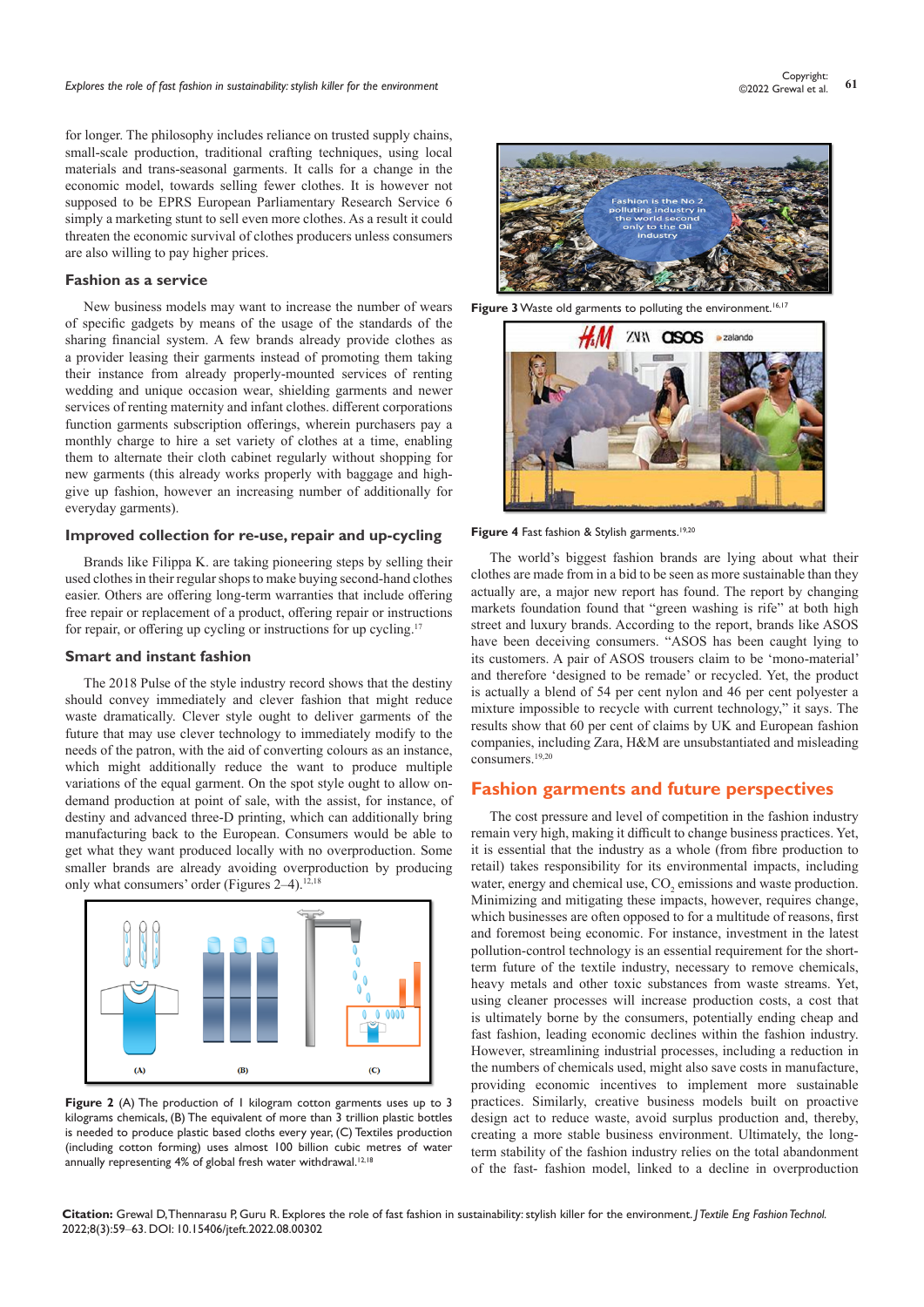# **Explores the role of fast fashion in sustainability: stylish killer for the environment 62** Copyright: **62** Copyright: **62** Copyright: **62** Copyright: **62** Copyright: **62** Copyright: **62** Copyright: **62** Copyright: **62**

and overconsumption, and a corresponding decrease in material throughput. Such transformations require international coordination and involve new mind-sets being adopted at both the business and the consumer levels.21–24

One method to reducing fashion's environmental effect is to shift the device from linear (take, make and dispose) to round with the following three procedures: narrowing (efficiency), remaining (recycling) and slowing (reusing). Some other is to don't forget new bussiness models which include renting, leasing, updating, repairing and reselling, all of which enable longer product lifetimes at the same time as concurrently presenting a brand new, slower lifestyle for consumers. Furthermore, these fashions can result in eco-performance (intensifying the use, as in renting) or maybe sufficiency (much less consumption). A hit modifications in patron behaviour, but, ought to be accompanied and supported with the aid of regulations addressing the social organization of intake on the social, cultural, monetary and cloth levels. Slow fashion is the future. But, we want a brand new system-wide knowledge of how to transition towards the sort of model, requiring creativity and collaboration among designers and producers, various stake-holders and end customers. We want new machine-level knowledge on how to make the transition closer to better sustainable balance within the fashion enterprise. Moreover, a functional system for textile recycling must be constructed. One of the most difficult challenges going forward will be to change consumer behaviour and the meaning of fashion. Consumers must under-stand fashion as more of a functional product rather than entertainment, and be ready to pay higher prices that account for the environmental impact of fashion (Figure 5).25–27



Figure 5 Polluted environment to waste apparels.<sup>24-26</sup>

#### **Conclusion**

- a. The fashion enterprise is presently responsible for greater annual carbon emissions than all international flights and maritime shipping combined. If the enterprise continues its course, an increase of fifty percentages in greenhouse gasoline emissions is predicted inside a decade.
- b. By using analyzing the foundation causes of the hassle, the subsequent steps are less complicated to recognize as we are able to connect the dots and create solutions. Some viable answers have been indexed in the article, however some others include aware shopping of speedy style manufacturers and assisting reform.
- c. If you are not entirely certain of which manufacturers to assist, you aren't alone. Doing history research on brands before purchasing garments can help you grow to be a greater knowledgeable patron and steer your purchases in a manner that aligns with your environmental values.

d. The style enterprise has brought about a vast amount of damage to our surroundings. However, if we begin to take proactive steps in the direction of advocating for a green-pleasant style enterprise and becoming an environmentally aware consumer, we can finally slow down weather change.

#### **Acknowledgments**

None.

# **Funding**

None.

# **Conflicts of interest**

Authors declare that there is no conflict of interest.

#### **References**

- 1. [Chen HS, Burns LD. Environmental analysis of textile products.](https://journals.sagepub.com/doi/abs/10.1177/0887302x06293065)  *[Clothing and Textiles Research Journal](https://journals.sagepub.com/doi/abs/10.1177/0887302x06293065)*. 2006;24(3):248–226.
- 2. [Dickson M, Littrell M. Socially responsible behaviour: values and](https://www.emerald.com/insight/content/doi/10.1108/eb022604/full/html)  [attitudes of the alternative trading organization consumer.](https://www.emerald.com/insight/content/doi/10.1108/eb022604/full/html) *Journal of [Fashion Marketing and Management](https://www.emerald.com/insight/content/doi/10.1108/eb022604/full/html)*. 1996;1(1):50–69.
- 3. [Rana S. Handbook of sustainable apparel production. In: Muthu SS,](https://www.routledge.com/Handbook-of-Sustainable-Apparel-Production/Muthu/p/book/9781482299373)  [editor. CRC, Taylor & Francis; 2015:141–165.](https://www.routledge.com/Handbook-of-Sustainable-Apparel-Production/Muthu/p/book/9781482299373)
- 4. [Abernathy FH, Dunlop JT, Hammond HH, et al. A stitch in time. New](https://global.oup.com/academic/product/a-stitch-in-time-9780195126150?cc=us&lang=en&)  [York, NY: Oxford University Press; 1999.](https://global.oup.com/academic/product/a-stitch-in-time-9780195126150?cc=us&lang=en&)
- 5. [Epstein MJ, Roy MJ. Making the business case for sustainability, linking](https://www.jstor.org/stable/jcorpciti.9.79)  [social and environmental actions to performance.](https://www.jstor.org/stable/jcorpciti.9.79) *Journal of Corporate Citizenship*[. 2003:79–96.](https://www.jstor.org/stable/jcorpciti.9.79)
- 6. [Alvarez SM. The global economy and Kathie lee. Public relations and](https://www.tandfonline.com/doi/abs/10.1207/S15327728JMME1502_2)  media. *[Journal of Mass Media Ethics](https://www.tandfonline.com/doi/abs/10.1207/S15327728JMME1502_2)*. 2000;15(20):77–88.
- 7. [Birtwistle G, Moore CM. Fashion clothing where does it all end](https://www.emerald.com/insight/content/doi/10.1108/09590550710735068/full/html)  up. *[International Journal of Retail & Distribution Management](https://www.emerald.com/insight/content/doi/10.1108/09590550710735068/full/html)*. [2007;35\(3\):210–216.](https://www.emerald.com/insight/content/doi/10.1108/09590550710735068/full/html)
- 8. [Elkington J. Cannibals with Forks: the triple bottom line of 21st Century](https://www.wiley.com/en-in/Cannibals+with+Forks:+The+Triple+Bottom+Line+of+21st+Century+Business-p-9781841120843)  [Business. Oxford, UK: Capstone Publishing; 1997.](https://www.wiley.com/en-in/Cannibals+with+Forks:+The+Triple+Bottom+Line+of+21st+Century+Business-p-9781841120843)
- 9. [Canadian Standards Association. CAN/CSA–ISO 14040:06,](https://www.iso.org/standard/37456.html)  [Environmental management life cycle assessment principles and](https://www.iso.org/standard/37456.html)  [framework. Mississauga, ON: Canada; 2006.](https://www.iso.org/standard/37456.html)
- 10. [Collins M, Aumonier S. Streamlined life cycle assessment of two marks](https://researchingsustainability.files.wordpress.com/2012/01/streamlined-lca-of-2-marks-spencer-pls-apparel-products.pdf)  [& spencer plc. Apparel products. Oxford, UK: Environmental Resources](https://researchingsustainability.files.wordpress.com/2012/01/streamlined-lca-of-2-marks-spencer-pls-apparel-products.pdf)  [Management \(ERM\) Ltd; 2002.](https://researchingsustainability.files.wordpress.com/2012/01/streamlined-lca-of-2-marks-spencer-pls-apparel-products.pdf)
- 11. [Delmas M, Toffel MW. Stakeholders and environmental management](https://onlinelibrary.wiley.com/doi/10.1002/bse.409)  [practices: an institutional framework. Business strategy and the](https://onlinelibrary.wiley.com/doi/10.1002/bse.409)  [environment. 2004;13\(4\):209–222.](https://onlinelibrary.wiley.com/doi/10.1002/bse.409)
- 12. [Dickson M, Loker S, Eckman M. Social responsibility in the global](https://www.bloomsbury.com/uk/social-responsibility-in-the-global-apparel-industry-9781563675928/)  [apparel industry. New York, NY: Fairchild Books; 2009.](https://www.bloomsbury.com/uk/social-responsibility-in-the-global-apparel-industry-9781563675928/)
- 13. [Donaldson T, Preston LE. The stakeholder theory of the corporation:](https://www.jstor.org/stable/258887?seq=1)  [concepts, evidence, and implications. The Academy of Management](https://www.jstor.org/stable/258887?seq=1)  [Review. 1995:65–91.](https://www.jstor.org/stable/258887?seq=1)
- 14. [Claudio L. Waste couture: environmental impact of the clothing industry.](https://ehp.niehs.nih.gov/doi/full/10.1289/ehp.115-a449)  *[Environ Health Prospect](https://ehp.niehs.nih.gov/doi/full/10.1289/ehp.115-a449)*. 2007;115(9):449.
- 15. [Hobson J. To die for? The health and safety of fast fashion. UK: Oxford](https://academic.oup.com/occmed/article/63/5/317/1451439)  [University Press; 2013.](https://academic.oup.com/occmed/article/63/5/317/1451439)
- 16. [Khan S, Malik A. Environmental and health effects of textile industry](https://link.springer.com/chapter/10.1007/978-94-007-7890-0_4)  [wastewater, in Environmental deterioration and human.](https://link.springer.com/chapter/10.1007/978-94-007-7890-0_4) *Health, Springer*[. 2014:55–71.](https://link.springer.com/chapter/10.1007/978-94-007-7890-0_4)

**Citation:** Grewal D, Thennarasu P, Guru R. Explores the role of fast fashion in sustainability: stylish killer for the environment. *J Textile Eng Fashion Technol.* 2022;8(3):59‒63. DOI: [10.15406/jteft.2022.08.00302](https://doi.org/10.15406/jteft.2022.08.00302)